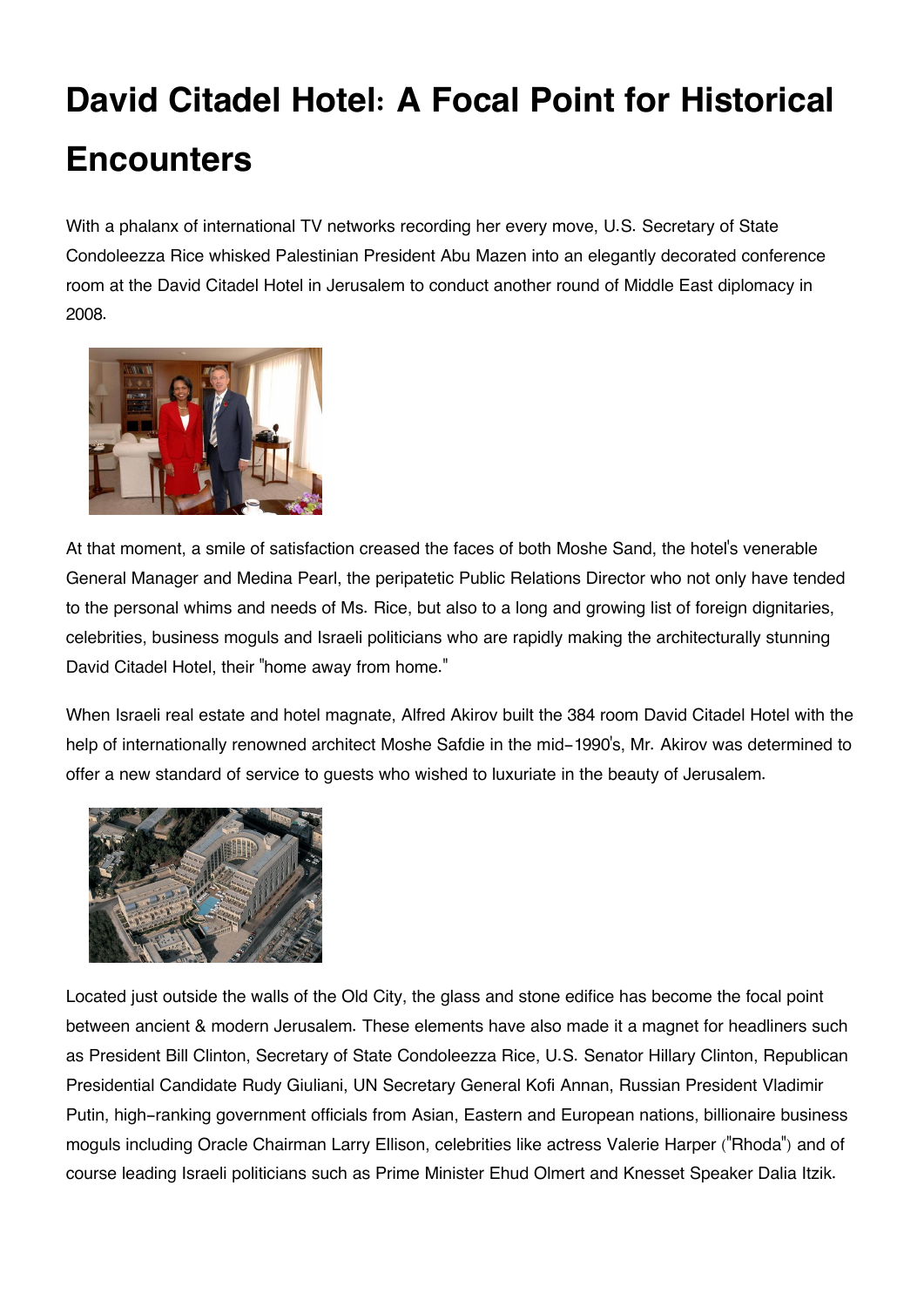"We are hosting world leaders at least once a month. They tend to come in waves depending on which way the political winds are blowing in the region. It's also not unusual for us to host politicians, especially from the USA, who are looking to spend a few days relaxing and conducting many off-the-record meetings with Israeli officials, as well as friends and family in our Executive Business Lounge," Mr. Sand revealed.



Mr. Sand, who has helmed some of Israel's finest hotels, insists that the David Citadel's staff tends to every detail, whether it's for a visiting foreign dignitary or a tourist from the USA, Europe etc. The "personal touch" is paramount. "When a high-ranking politician, businessman or celebrity visits a particular country they always seek out the best hotel. The David Citadel is recognized on an international level for offering a top facility and premium services. We take great pride in offering a real personal touch," he maintained.

When the U.S. Embassy in Tel Aviv alerts the hotel about an impending visit from Secretary of State Rice (she's stayed at the David Citadel at least 10 times during the past two years), Ms. Pearl springs into action. "Prior to her arrival (Ms. Rice), I have a meeting with U.S. Embassy staff to find out what's on her schedule, as far as which meetings will be conducted in the hotel, what foods she might like to eat and what other amenities she might enjoy in her suite," Ms. Pearl revealed. "The hotel could be very busy but Ms. Rice or any other dignitary would never have to interact with the hotel's guests because we protect their privacy in many different ways. All of these issues play a major role in why these people keep coming back to stay with us. We are trained to preserve their privacy and dignity."

Secretary of State Rice has been known to hold 'hush-hush' meetings with Abu Mazen and Israeli Prime Minister Ehud Olmert on the large flower-laden terrace in her hotel suite, which boasts a spectacular view of the Old City. After headline-making decisions are made either in the Prime Minister's office or in one of the hotel's boardrooms, Ms. Rice likes to return to her suite late in the evening to relax and enjoy a good meal.

While Ms. Pearl is acutely aware of the fact that historical decisions are being made in the meeting rooms and suites of the David Citadel Hotel, she particularly enjoys the off-beat and very 'human' encounters she has with important dignitaries that take place before and after sensitive diplomatic meetings.

She is particularly fond of one encounter she had with the Chinese Ambassador to Israel.